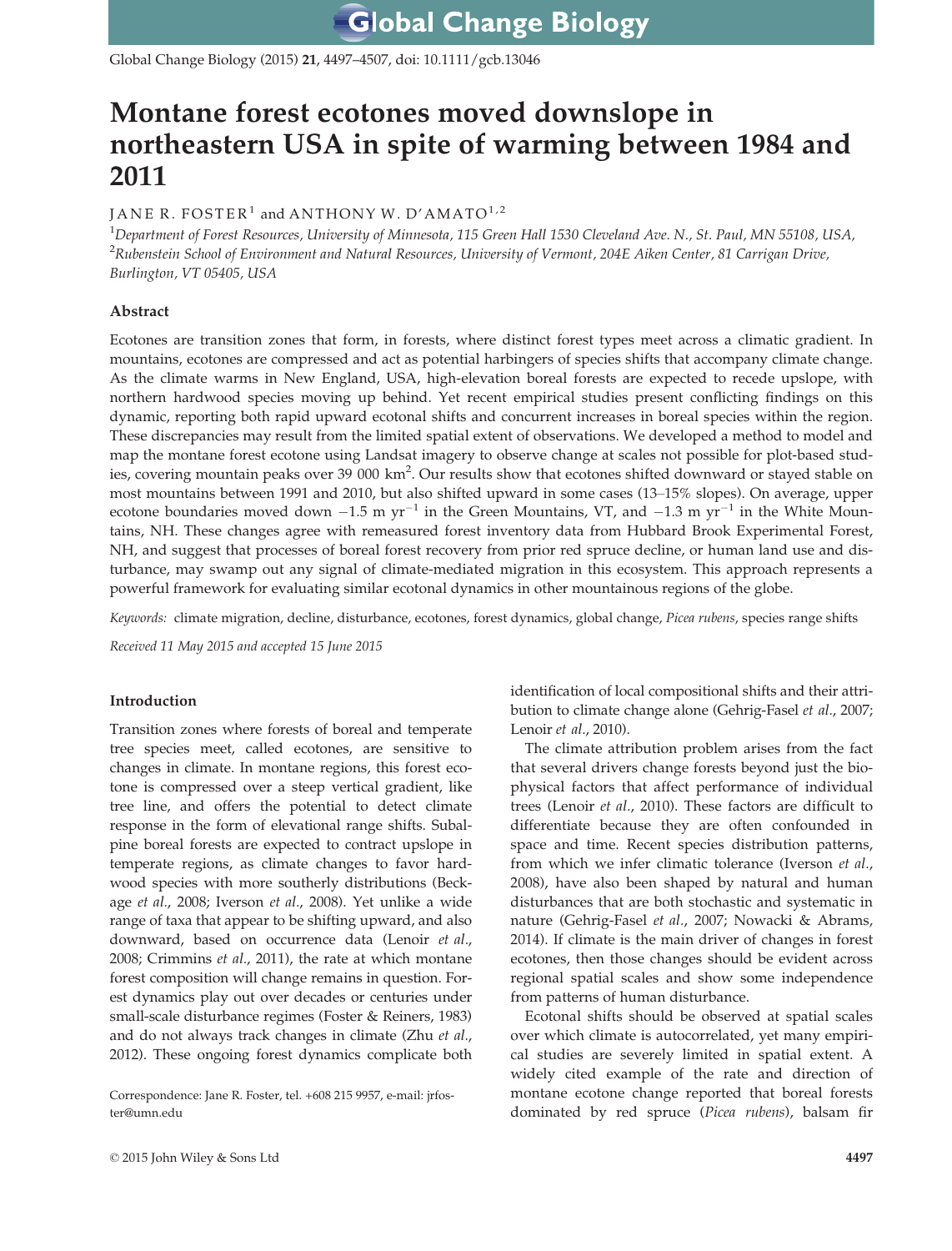(Abies balsamea) and paper birch (Betula papyrifera var. cordifolia) receded upslope at an alarming rate of 2.13– 2.77 m  $yr^{-1}$  from 1965 to 2005 in the Green Mountain Range in Vermont (VT), USA (Beckage et al., 2008). Yet this rate was calculated from aerial photographs for narrow transects (6 m wide) on only two peaks (Beckage *et al.*, 2008). While much of the species' demographic change occurred in the decade after plots were established in 1964 (Siccama, 1974; Beckage et al., 2008), image analysis determined that most of the vertical movement in the ecotone occurred in recent decades (1995–2005), which suggests a migration rate more rapid than typically thought possible in forest ecosystems. These changes foretell habitat loss for many taxa, as the Appalachian extension of the boreal forest shrinks in extent.

Other empirical studies over larger spatial scales have reported increases in the same boreal species in the neighboring White Mountains of New Hampshire (NH) (Fig. S1a). Landsat detected that subalpine conifer forests appeared to be expanding at lower elevations between 1987 and 2010 (Vogelmann et al., 2012), rather than receding upslope, possibly due to increase of A. balsamea, a boreal species that has been restricted to higher elevations in this region (Foster & Reiners, 1983; Craig & Friedland, 1991; Vadenboncoeur et al., 2011). Over a similar time frame (1995–2005), recruitment to canopy size classes was higher for P. rubens and A. balsamea than for all species other than Fagus grandifolia in Hubbard Brook Experimental Forest (NH) (van Doorn et al., 2011). These studies suggest spruce–fir abundance either has increased in ecotone elevations or has not changed significantly in recent decades. If this is the case, drivers other than climate must be at play in shaping the ecotone.

Faced with conflicting examples of change in the montane forests of the northeastern USA, we are left asking whether the ecotone has moved over the past 20–30 years and can truly serve as a harbinger of contemporary climate impacts. If this ecotone has shifted, what are the drivers and implications for our understanding of forest response to a changing climate? Forests in the Green and White Mountains have experienced similar trends in climate (Richardson et al., 2003; Beckage et al., 2008; Seidel et al., 2009; Hamburg et al., 2013); mean annual temperatures rose 0.19–  $0.29^{\circ}$ C·decade<sup>-1</sup> across a range of sites between 1966 and 2005 (Hamburg et al., 2013). Yet disparate forest changes suggest a need for comprehensive analysis of ecotone location and movement across the region.

We developed a method to systematically map the subalpine boreal-hardwood forest ecotone (simply called 'ecotone' hereafter) from leaf-off Landsat imagery that is conceptually similar to prior approaches (Beckage et al., 2008), but that samples the entire elevational zone between 650 and 1000 m (A.S.L) throughout these mountain ranges (covering  $\sim$  39 000 km<sup>2</sup> region), including peaks from prior publications (Siccama, 1974; Beckage et al., 2008). We fit logistic models to Landsat canopy reflectance to predict the abundance of boreal species across contiguous mountain slopes. This allowed us to estimate ecotone elevation at both the local scale of individual slopes (median area of 132 ha) and at larger scales across mountain ranges. We demonstrate the validity of our remote sensing approach with published forest inventory data from Hubbard Brook Experimental Forest (HBEF) (Schwarz et al., 2003; van Doorn et al., 2011). We derive inflection points from fitted models that represent the upper and lower ecotone boundaries and tested whether they changed significantly in spring leaf-off imagery over 19 years (1991–2010) and fall imagery over 27 years (1984, 2000 and 2011). We used linear mixed-effects models to quantify how latitude, aspect, slope, year and mountain range influence ecotone elevation. This approach represents a powerful framework for evaluating similar ecotonal dynamics in other mountainous regions of the globe.

#### Materials and methods

#### Study area

Our analysis spans the northern portion of the Green Mountains in VT and all of the White Mountain range in NH (Fig. S1), stretching from 43.75°–44.75° N and 70.77°'–73.33° W. The Green Mountains consist of ridges that run along a north–south axis with five peaks higher than 1219 m a.s.l. (Siccama, 1974). The White Mountains reach higher elevations, Mt. Washington is the highest peak in the eastern USA at 1914 m a.s.l., and are more clumped in their morphology and orientation. The climate in the study area is continental and becomes more maritime to the east; mean annual temperatures rise from west to east by  $+0.29$  °C $\cdot$ °longitude<sup>-1</sup> over this region (Richardson et al., 2004). Mean July temperature at tree line was 14 °C on Mt. Mansfield in the Green Mountains and 13 °C on Mt. Moosilauke in the Whites (Richardson et al., 2004). Mean annual temperatures have risen significantly between 1966 and 2005  $(+0.19-0.29 \degree \text{C-decade}^{-1})$  (Hamburg et al., 2013), but these trends appear to be less significant at the highest elevations on Mt. Washington (Seidel et al., 2009).

Forest species composition in both mountain ranges varies strongly with elevation, inspiring a long history of ecological inquiry (Siccama, 1974; Foster & Reiners, 1983; Cogbill & White, 1991; Leak & Yamasaki, 2012). Higher elevations are dominated by coniferous forests consisting of P. rubens, A. balsamea and the deciduous B. papyrifera var. cordifolia. We use the term 'boreal' to describe these subalpine forests for consistency with past work in the region (Siccama, 1974; Beckage et al., 2008); however, these montane systems contain climatic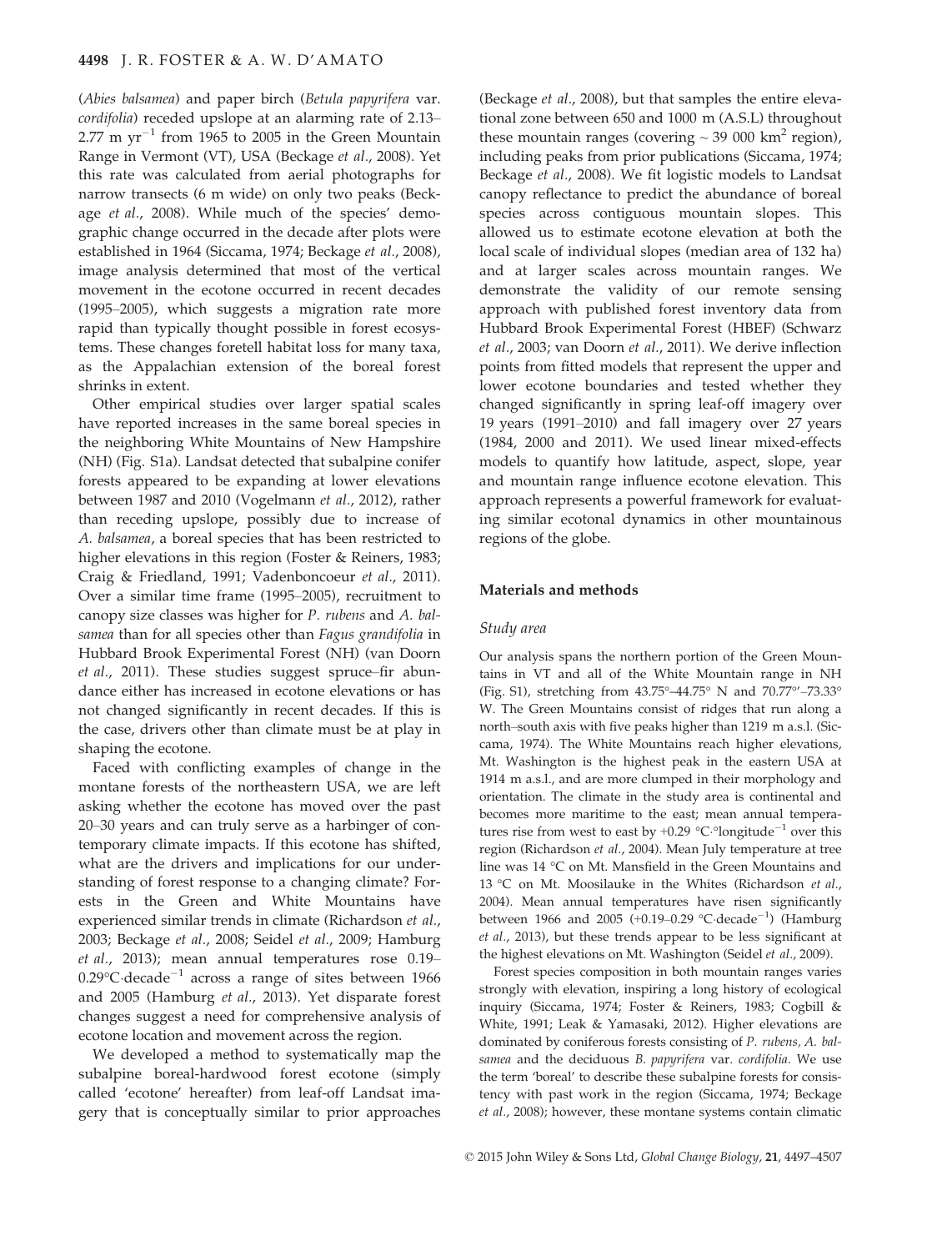and disturbance regimes that are distinct from boreal spruce– fir systems found at higher latitudes (Cogbill & White, 1991). Northern hardwood forests below the ecotone are dominated by Acer saccharum (sugar maple), Betula alleghaniensis (yellow birch) and Fagus grandifolia (American beech).

#### Remote sensing analysis

We analyzed leaf-off multispectral Landsat Thematic Mapper imagery to map the forest ecotone across the White and Green Mountains, USA. We screened Landsat imagery (Path 13 and Row 29) available from NASA's Landsat Climate Data Surface Reflectance Record (CDR) that is georegistered and atmospherically corrected to surface reflectance using the standard LEDAPS processing stream (Masek et al., 2006; [http://](http://earthexplorer.usgs.gov/) [earthexplorer.usgs.gov/](http://earthexplorer.usgs.gov/)). This free archive is processed to enable accurate comparison among scenes. The mountain ranges in our study area often lack suitable cloud- and snowfree leaf-off imagery. We found high-quality spring images from May of 1991 and 2010 in which leaf-out of deciduous forests had not advanced too high in elevation (> 650 m), and no snow remained at higher elevations (<1000 m) (Table S1). We also tested late fall images from October 1984, 2000 and 2011. Reflectance of senescent deciduous leaves that have not yet dropped contrasts strongly with overstory conifers, but may obscure detection of understory conifers. We used spring leafoff imagery to map the forest ecotone including both overstory and understory trees and relied on fall imagery to represent overstory trees only. We also tested leaf-on imagery from summer 1991 and 2009, but reflectance patterns differed too much from leaf-off imagery to make formal comparisons (Fig. S5). We report only leaf-off data, although leaf-on results were consistent with the magnitude and direction of reported changes (Fig. S6).

Differences in solar illumination angle can create shadows in remotely sensed images of mountainous terrain that complicate change detection. We selected images taken close to the same day of year (DOY) to ensure comparability (Table S1). We further corrected reflectance data for different solar incidence angles using the C-correction technique (Teillet et al., 1982), which uses solar azimuth, solar elevation and a digital elevation model (DEM from NED, 30 m resolution (Gesch et al., 2002)). This produced Landsat scenes in which topographic illumination and shadows were removed.

We delineated our sample areas through a multistage topographic analysis of the 30 m DEM. First, we delineated all areas that fall between 650 and 1000 m (Fig. S1). Eastern hemlock (Tsuga canadensis), a low-elevation conifer that could confuse our models, generally occurs below 650 m (Leak & Yamasaki, 2012), and any remnant snow cover occurred above 1000 m. We derived transformed aspect from the DEM using Beers transformation (Beers & Dress, 1966). We then subdivided our sample area based on two transformed aspect classes, SW  $(0-1)$  and NE  $(>1-2)$ , to create subsets on contiguous mountain slopes with a minimum size of 500 pixels, or 45 ha. The result was a set of 175 subset areas in the Green Mountains and 450 subset areas to sample the White Mountain topography, which ranged in size from 45 to 3897 ha  $(median = 132 \text{ ha}).$ 

We extracted reflectance data and elevation for all pixels that fell within each sample polygon from five Landsat image dates and the DEM. To ensure a consistent comparison among scenes, we masked them simultaneously for clouds, snow (using the FMASK band) and nonforest cover classes from the National Landcover Dataset (2011). Thus, we fit models to sample data from identical pixel locations across years. We excluded outliers from reflectance data in the red, NIR and SWIR (bands 3–5) that had z-scores larger than 3 or unreasonable reflectance values [outside of  $(0-1)$ ]. We randomly balanced the remaining data across the elevation range such that each 50 m band in elevation was represented by the same number of observations. This was necessary because lower slopes typically cover a larger area than mountain peaks. Balanced subsets with fewer than 100 observations (<9 ha) or that failed to span the elevation range were excluded from analysis. A total of 299 forest subsets did not span the elevation range, while 35 subsets had too few usable observations. We ended with 245 forest subsets suitable for ecotone modeling in the White Mountains and 145 in the Greens, or 54% and 83% of the total number of potential subsets.

We converted reflectance data to two vegetation indices that distinguish between green vegetation canopies and leaf-off forest areas. We tested the normalized difference vegetation index (NDVI =  $(B4 - B3)/(B4 + B3)$ , where B stands for reflectance in the corresponding Landsat TM band), a common proxy for vegetation greenness, and the normalized difference infrared index  $[NDI] = (B4 - B5)/(B4 + B5)$ ] which is a proxy for canopy water content that shows strong contrast between conifer and leaf-off forests. For both indices, higher index values correlate with higher abundance of green vegetation. We normalized vegetation index data to z-scores by mountain to ease comparison of fitted models. NDII produced models with lower uncertainty in parameter fits that agreed with boreal species abundance in forest plot data (details below, Fig. S4b). We selected NDII as our proxy for boreal species relative abundance and present results from NDII models only.

#### Forest inventory data

We compared our Landsat models and results to forest inventory data from 371 plots in Hubbard Brook Experimental Forest (HBEF) that were established and remeasured in approximately 1995 and 2005 (Battles et al., 1998; Schwarz et al., 2003; van Doorn et al., 2011; Hubbard Brook data archives<http://www.hubbardbrook.org/>). Most of these circular inventory plots covered 0.05 ha  $(n = 364)$ , with the remainder sampling 0.0314 ha in denser, high-elevation forests (van Doorn et al., 2011). Within each plot, tree diameter, species and demographic change were measured for all trees whose diameter at breast height exceeded 10 cm. We fit similar models to predict plot-based relative basal area (RBA) of boreal species measured in 1995 and 2005 from elevation (models described below) to ground-truth, validate and interpret our approach for detecting and mapping the montane ecotones from Landsat NDII data.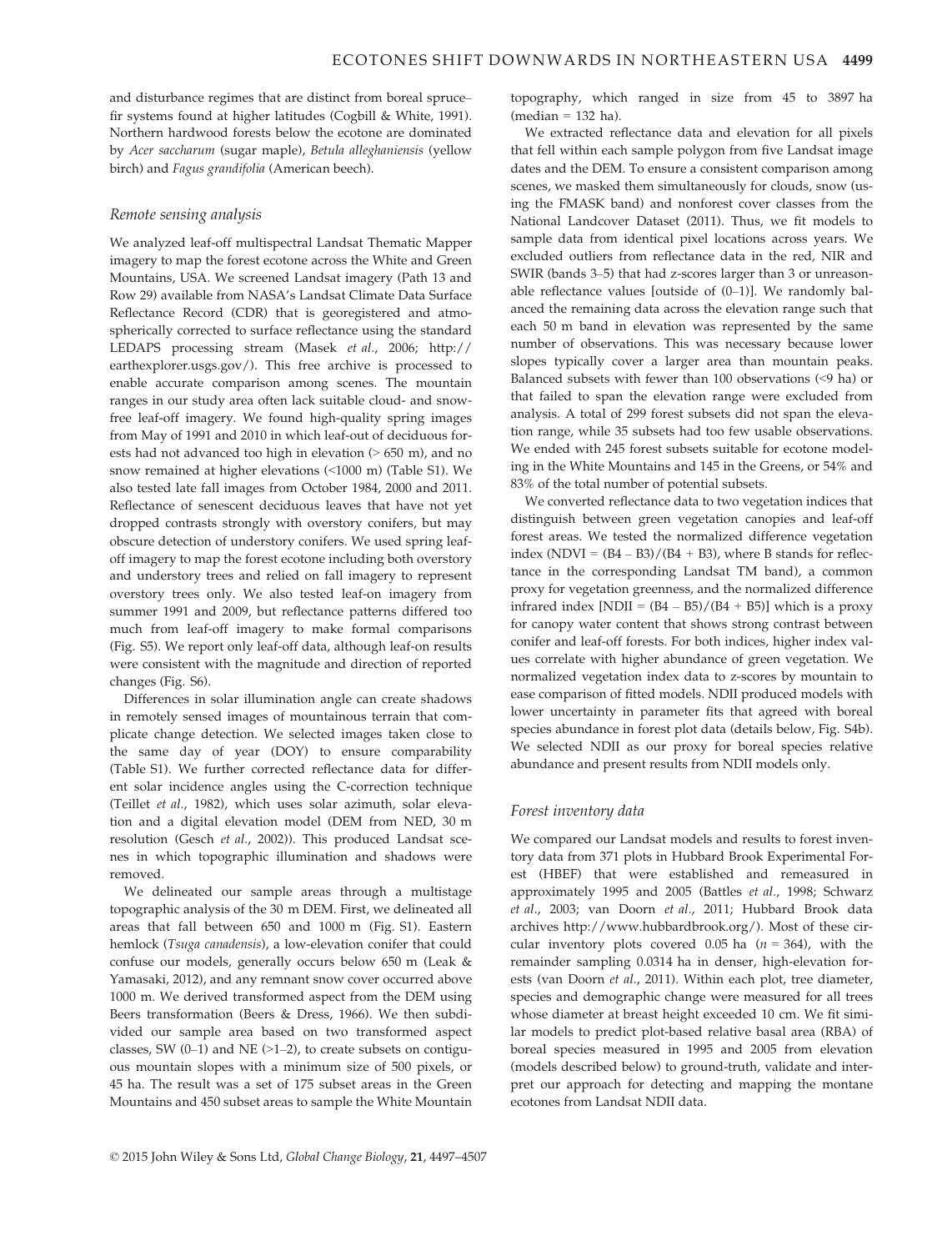#### Ecotone model derivation

We fit nonlinear four-parameter logistic models to predict conifer relative abundance (measured by NDII) as a function of elevation for each data subset (Fig. 1, Appendix S1) using generalized least squares in R (R Package nlme, Pinheiro et al., 2014). We fit logistic models with spatially correlated errors that followed an exponential model (Fig. S3). Modeling spatially correlated errors is computationally expensive. Therefore, we capped the sample size of reflectance data to a maximum of 1400 pixels (~126 ha or 30% of largest subset and 95% of median subset size), which corresponded to 200 observations per 50 m rise in elevation. We defined the inflection points occurring at the maximum and minimum of the second derivative of the fitted logistic curves to represent the upper and lower boundaries of the transition zone between spruce– fir and northern hardwood forests (Fig. 1a). These inflection points agreed well with forest inventory data of boreal species



Fig. 1 Example of model fits and derivation of inflection points to locate montane ecotone edges for one Landsat subset located on a SW slope of 'The Horn' (gray triangle, b and c), a peak in the Pilot Range, NH. Solid lines (a) show logistic models fit to normalized NDII data (points/symbols) extracted for pixels in this subset. The subset area is outlined with a combination of fine black over heavy white lines, b and c, while adjacent subsets are outlined by fine black lines only. Heavy dashed lines in (a) show elevations of upper and lower inflection points for each model. Fine dotted lines show 95% CIs for derived boundary edges and arrows show direction of change in ecotone elevation over time. Modeled ecotones (heavy yellow lines, b and c) overlain on spring Landsat imagery from 1991 and 2010 show downward trend of subalpine conifer species over 19 years (conifer vegetation appears in dark and red tones in RGB images of Landsat bands 4, 5 and 3). Much of the elevation range in this subset is dominated by northern hardwood forests, which appear light blue in leaf-off Landsat images (b and c) corresponding to low NDII (a). Increases in subalpine conifer species are also evident in areas above 1000 m around the peak of 'The Horn' (b and c). See Fig. S2 for example with both spring and fall ecotones models.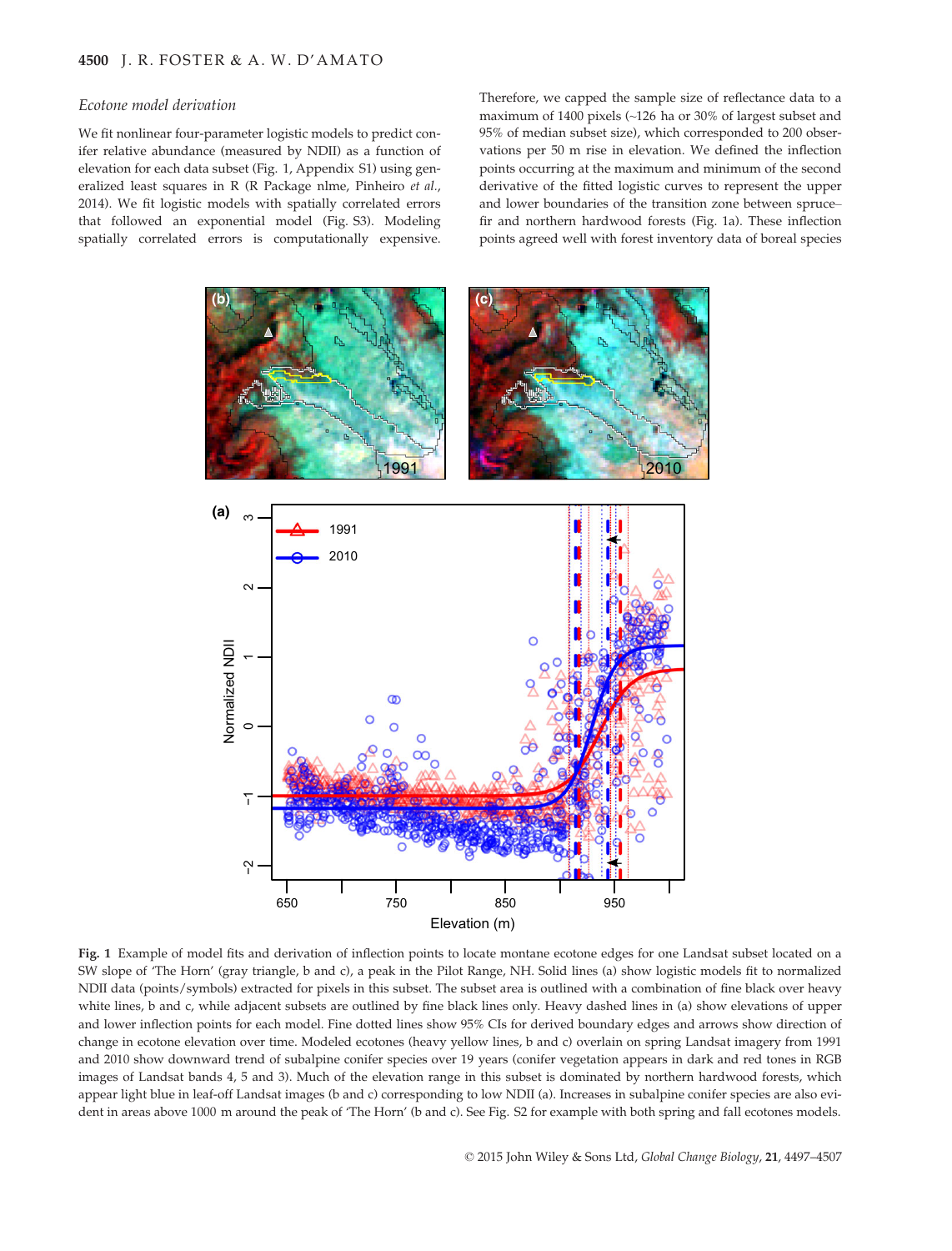abundance from HBEF in the White Mountains (measured in 1995, compared to Landsat models from 1991) (Fig. S4c), as well as informal estimates of ecotone location from prior research (Siccama, 1974; Foster & Reiners, 1983; Cogbill & White, 1991; Leak & Yamasaki, 2012). In the HBEF inventory data, these limits corresponded roughly to the elevation zone where boreal species made up 25% to 75% of relative basal area, although boreal species occur at lower elevations (Fig. S4c). To calculate 95% confidence intervals (CIs) for the model estimates of ecotone elevation, we drew 80 random samples from normal distributions of fitted parameters and derived inflection points for each random draw. We compared empirical bootstrapped distributions of ecotone edge elevations among years within each subset using Tukey's HSD test. Tukey's HSD comparisons with adjusted p-values greater than 0.05 were assigned a change in elevation of zero (no change) when summarizing results, while CIs were left unchanged. Negative change values represent ecotone shifts to lower elevation, while positive values show ecotones moving higher.

To infer the geographic drivers of ecotone elevation, we fit linear mixed-effects models with spatial errors using the NLME package in R (Pinheiro et al., 2014). We predicted ecotone boundary elevation (upper or lower) as a function of fixed effects of mean latitude, slope, transformed aspect and year and allowed intercepts to vary randomly via random effects by mountain range (Green or White Mountains). We expected ecotone elevation to decrease with latitude and slope (Cogbill & White, 1991) and to increase with year, if ecotone boundaries have been migrating upward in response to recent climate change (Beckage et al., 2008). We expected ecotones to be higher on SW aspects, where warmer conditions should favor growth of hardwood competitors.

### Results

## Movement and characteristics of the montane forest ecotone

Movement of the boreal-hardwood forest ecotone varied among individual mountain slopes between 1991 and 2010, with the ecotone moving upward on some slopes, downward on others or staying stable (Fig. 2). Downward shifts occurred more frequently than upward shifts. Ecotone edges on 56% and 42% of slopes (upper and lower edges, respectively) moved downward, while only 13% and 15% of slopes had edges that shifted higher. When changes in ecotone elevation were summarized across mountain ranges, both the upper and lower boundaries shifted downward at rates that averaged  $-1.5$  and  $-2.0$  m  $yr^{-1}$ , respectively, in the Green Mountains, while only the upper boundary in the White Mountains showed a mean downward trend of  $-1.3$  m yr<sup>-1</sup> (Table 1, Fig. 3, spring models). The ecotone extended from 809 to 921 m on average in the Green Mountains and 782 to 894 m in the Whites, although the distribution of local ecotone elevations



Fig. 2 Distribution of changes in ecotone elevation estimated for 170 individual slopes over 19 years between 1991 and 2010 (spring) for both the White and Green Mountains. Annual rates of elevation change show that the ecotone moved both up and down at local scales, and often remained unchanged. Differences deemed insignificant according to Tukey's HSD multiple comparison tests were assigned to zero change.

varied widely, stretching from the top to the bottom of the examined elevation zone (Fig. 3). Mean lower boundary elevations correspond well to earlier generalized estimates of 790 m  $(\pm 15 \text{ m})$  in the Green Mountains and 760 m  $(\pm 15 \text{ m})$  in the White Mountains (Cogbill & White, 1991).

Forest inventory data measured in 1995 and 2005 at HBEF illustrate how ecotone changes detected with Landsat relate to changes observed in tree species abundance (Schwarz et al., 2003; van Doorn et al., 2011). Spatial logistic models fit to plot-based relative basal area (RBA) of boreal species (Fig. 4) show that ecotone edges in HBEF shifted downward at rates of  $-2.5$  and  $-0.2$  m yr<sup>-1</sup> (upper and lower edge, respectively) between 1995 and 2005, consistent with the direction and magnitude of mean change for the White Mountains (1991-2010) (Table 1). At the same time, the change in plot-based boreal RBA increased with elevation (Fig. 5a), as did the percent of boreal trees that transitioned from subcanopy or intermediate canopy positions to dominant or codominant positions (Fig. 5b). HBEF data confirm that ecotone changes detected by Landsat represent gains in relative abundance by boreal tree species, from a combination of growth and recruitment as reported in van Doorn et al. (2011). **Example 19**<br>
Fig. 2 Distribution of changes in ecclone electrof the boron of the content of the Creation of distribution of changes in ecclone electrof in the Virtual 2016 of devation changes for 170 individual slopes ov

The distribution in ecotone elevation suggests that the location and character of the boreal-hardwood forest ecotone vary widely (Mayfield & Hicks, 2010) and are not always constrained between 650 and 1000 m. The logistic model form corresponds to an idealized concept of the ecotone representing an abrupt boundary between climatically distinct forest types. Logistic models converged for 205 of 245 potential subsets (82%) in the White Mountains and 85 of 145 subsets in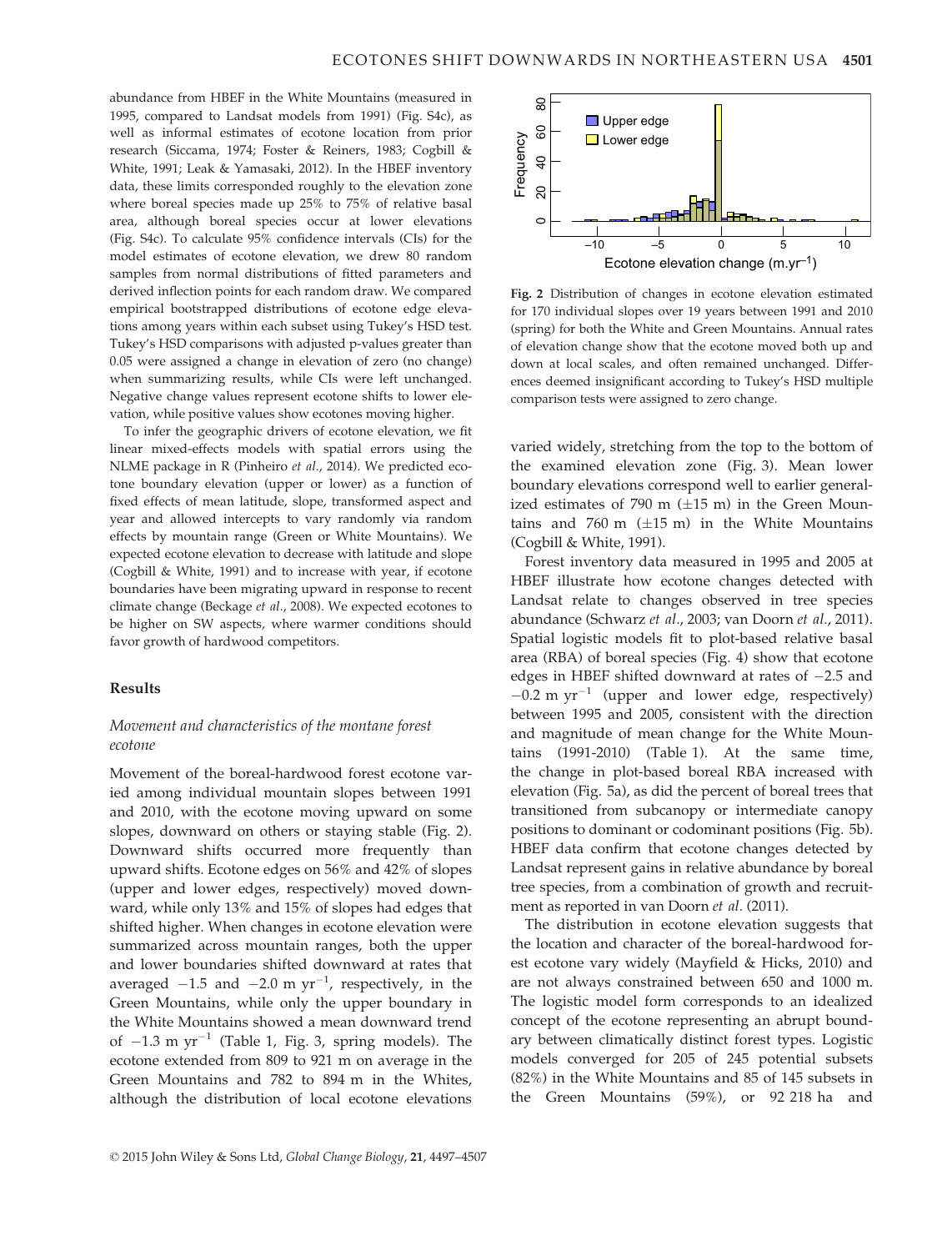#### 4502 J. R. FOSTER & A. W. D'AMATO

| Season          | Ecotone edge | Years         | Weighted<br>difference* (m) | No of<br>Subsets | No of<br>Years | Difference<br>$(m yr^{-1})$ | 95% CI (m $yr^{-1}$ ) |
|-----------------|--------------|---------------|-----------------------------|------------------|----------------|-----------------------------|-----------------------|
| Green mountains |              |               |                             |                  |                |                             |                       |
| Spring          | Upper        | 2010-1991     | $-39.17$                    | 52               | 19             | $-2.06$                     | $-2.94, -1.34$        |
|                 | Lower        | 2010-1991     | $-28.90$                    | 53               | 19             | $-1.52$                     | $-2.68, -0.52$        |
| Fall            | Upper        | 2000-1984     | $-18.71$                    | 31               | 16             | $-1.17$                     | $-1.86, -0.37$        |
|                 | Lower        | 2000-1984     | $-16.59$                    | 33               | 16             | $-1.04$                     | $-2.07, -0.16$        |
|                 | Upper        | 2011-2000     | $-24.45$                    | 48               | 11             | $-2.22$                     | $-3.72, -1.11$        |
|                 | Lower        | 2011-2000     | 8.16                        | 49               | 11             | 0.74                        | $-0.81, 2.38$         |
| White Mountains |              |               |                             |                  |                |                             |                       |
| Spring          | Upper        | 2010-1991     | $-25.27$                    | 118              | 19             | $-1.33$                     | $-2.67, -0.32$        |
|                 | Lower        | 2010-1991     | $-9.41$                     | 124              | 19             | $-0.50$                     | $-2.00,0.80$          |
| Fall            | Upper        | 2000–1984     | 1.45                        | 79               | 16             | 0.09                        | $-0.85, 1.27$         |
|                 | Lower        | 2000-1984     | $-13.06$                    | 84               | 16             | $-0.82$                     | $-2.31, 0.28$         |
|                 | Upper        | 2011-2000     | $-6.85$                     | 81               | 11             | $-0.62$                     | $-2.49,1.12$          |
|                 | Lower        | $2011 - 2000$ | 2.61                        | 89               | 11             | 0.24                        | $-1.96,2.39$          |
|                 |              |               |                             |                  |                |                             |                       |

Table 1 Mean changes in elevation of ecotone edges derived from pairs of spring and fall Landsat NDII images

\*Significant mean differences in bold. Mean changes combined point estimates from all subsets (insignificant changes determined by Tukey's HSD were assigned a value of zero for no change), weighting each estimate and its 95% CI by the number of pixels in the subset model.



Fig. 3 Violin plots show the distribution of upper (dark shading) and lower (light) boundary elevations for the ecotone between boreal and hardwood forest in the Green Mountains (a) and the White Mountains (b). Black dashed lines and circles show the trend between weighted means of boundary locations detected in spring leaf-off conditions (understory visible to sensor, 1991 to 2010). Dotted gray lines and circles show boundary locations detected in fall conditions (understory less visible to sensor, 1984, 2000 and 2011). Data represented by violin plots vary by year as shown by the number of subset models (n) that could be fit in each Landsat date. Lower ecotone boundary distribution is offset +0.5 years for clarity. Error bars show  $\pm$  1 SD (variance among subset models).

26 789 ha, respectively. In cases where a logistic model fit was not possible  $(\sim20-40\%$  of subsets), the structure of the transitional forest varied from dominance of either spruce–fir or hardwood forests across the entire elevational range (i.e., no ecotone), to a linear increase in spruce–fir RBA (gradual gradient), to a wide range of patterns. The reality of the transitional forest often varies dramatically from the conceptual ideal (Appendix S1). This raises the question of how stable the ecotone has been over time or whether its location has always been subject to a natural range of variability characterized by periodic expansion and contraction.

#### Seasonal effects on ecotone detection

Fall Landsat imagery provided estimates of the ecotone as it is characterized by overstory trees, resulting in ecotone elevations that could be higher than estimates derived from spring leaf-off imagery. Upper ecotone boundaries appeared to be 12.9 m higher than spring estimates in the Green Mountains (95% CI, 0.8–31.6 m), based on comparisons from spring 2010 and fall 2011 (Fig. 3). This is consistent with our assumption that fall images do not represent complete leaf-off conditions, but rather show some retention of senescent leaf cover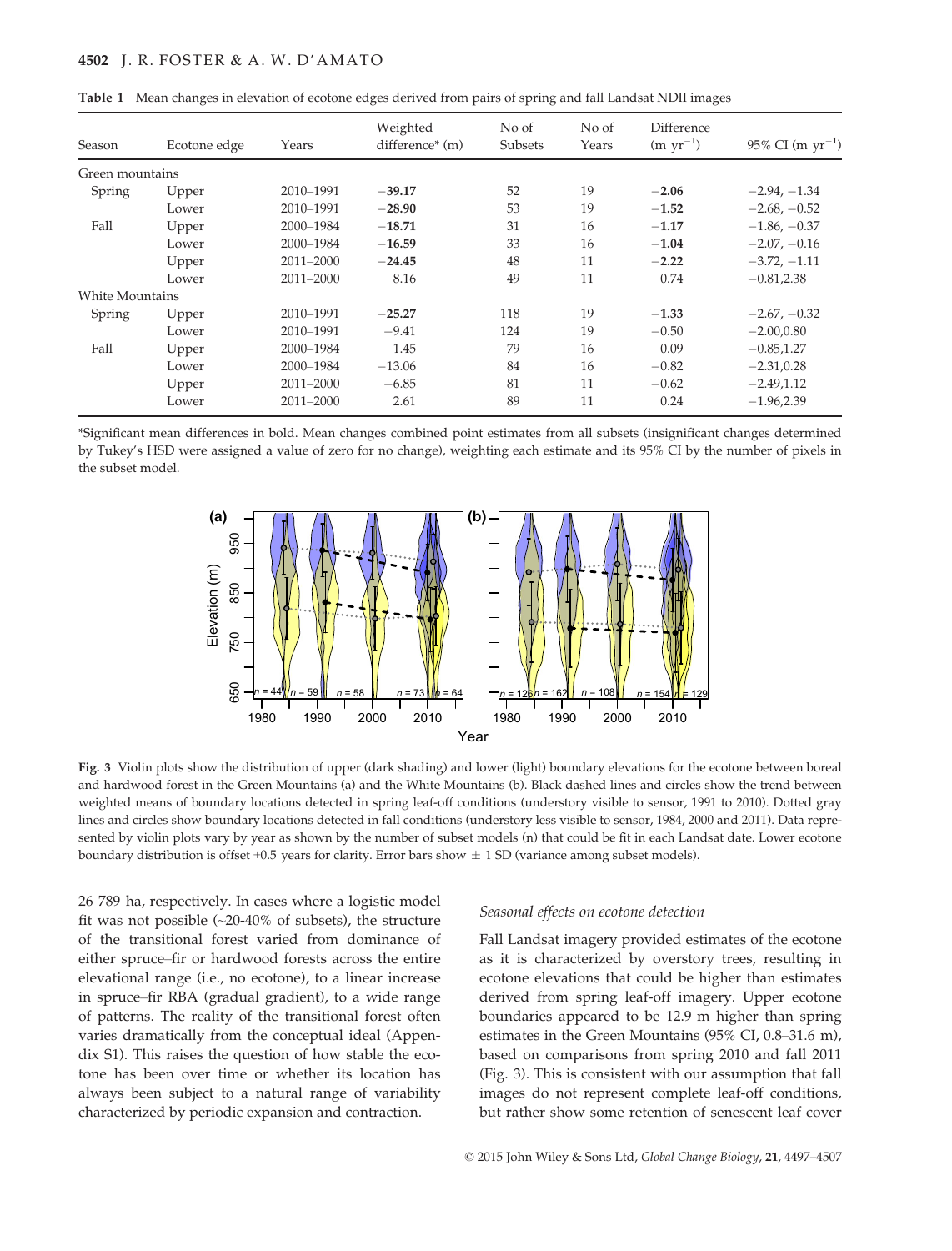

Fig. 4 Downward ecotone shift detected from 371 remeasured forest inventory plots at Hubbard Brook Experimental Forest is consistent with Landsat models. Spatial logistic models (solid lines) fit to plot-measured boreal relative basal area (RBA) from 1995 (circles) and 2005 (arrows) estimated downward movement of  $-2.5$  and  $-0.2$  m yr<sup>-1</sup> for the upper and lower ecotone edges (vertical dashed lines), similar to Landsat-detected shifts in the White Mountains (Table 1).

that may interfere with the detection of subcanopy conifers. Ecotone edges detected from fall imagery in the White Mountains did not shift on average over 27 years (1984–2011), suggesting that ecotones have been relatively stable when viewed from the overstory (Table 1). More movement occurred in fall ecotone boundaries in the Green Mountains, which shifted downward by approximately  $-1$  m  $yr^{-1}$  between 1984 and 2000, with the lower boundary remaining stable between 2000 and 2011. We note that the apparent upward ecotonal shift previously reported for slopes in the Green Mountains (Beckage et al., 2008) could be an artifact of this seasonal effect, as they compared leaf-off to fall imagery in that analysis. We further tested our approach with an image pair from late summer 1991 and 2009 for the Green Mountains (Table S1) and found downward shifts in ecotone elevation that were similar to leaf-off image results (Figs S5, S6), indicating that detection of downward movement was robust across three seasons.

#### Effects of slope, aspect and latitude on ecotone elevation

Our extensive results allowed us to explore how ecotone elevation varies with latitude, slope, aspect and mountain range (Table S2). We found that the montane boreal forest extended lower on steeper slopes, by  $-1.1$ and  $-2.0$  m percent slope<sup>-1</sup> (upper and lower edges),



Fig. 5 Mean trends in boreal species abundance change across an elevational gradient derived from remeasured Hubbard Brook Experimental Forest inventory data (Schwarz et al., 2003; van Doorn et al., 2011; [http://www.hubbardbrook.org/\)](http://www.hubbardbrook.org/). Between 1995 and 2005, mean change in boreal RBA increased significantly with elevation (a) ( $P = 0.013$ ,  $R^2 = 0.34$ ), with the greatest change occurring within the modeled ecotones (Fig. 4). This corresponds to a proportionate decrease in RBA of northern hardwood species. The proportion of boreal trees that transitioned from sub- and intermediate canopy positions, to dominant and codominant positions, also increased nonlinearly in the ecotone range (b).

as has been observed elsewhere (Cogbill & White, 1991). With typical slopes between 20 and 40%, this effect causes fine-scale variation in ecotone elevation of  $\sim \pm 22$  to 79 m. The lower ecotone boundary descends with latitude by  $-33.5 \text{ m} \cdot \text{alplitude}^{-1}$ . We included year as a fixed effect, treating spring and fall ecotone estimates similarly. This cross-seasonal year effect averaged rates of  $-0.7$  and  $-0.8$  m yr<sup>-1</sup> for upper and lower boundaries, confirming the downward direction of change. The intercept varied randomly for mountain range. Ecotones in the Green Mountains were 16.2 m (upper edge) and 35.1 m (lower edge) higher than they were in the Whites (Table S2). Aspect had a significant effect primarily on the upper ecotone, which occurred up to 13.3 m higher on northeastern slopes than on southwestern ones. This aspect pattern may be diminishing, however, as the upper ecotone has shifted downward faster on SW slopes than NE slopes in the Green Mountains (by  $-0.9 \text{ m yr}^{-1}$ ).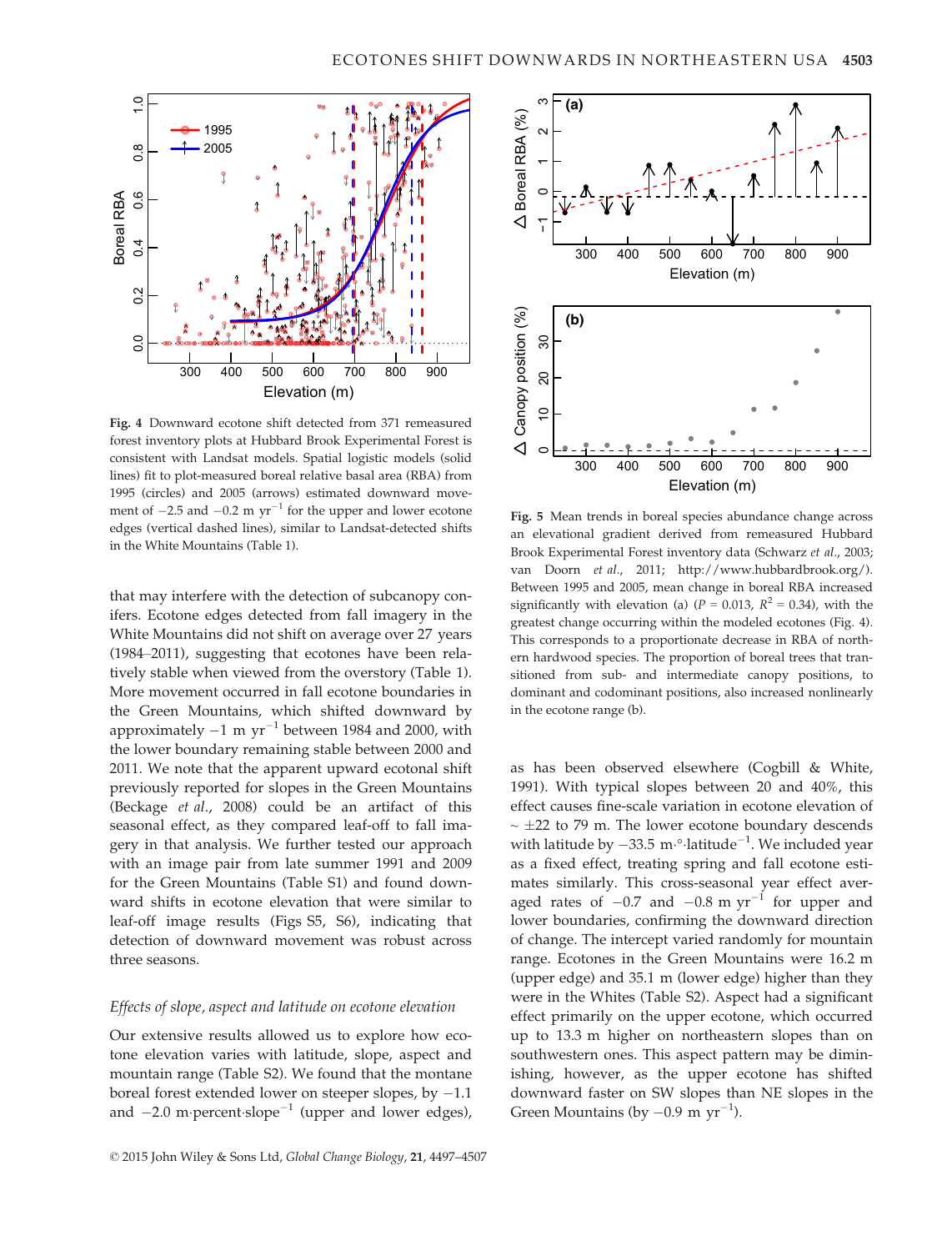#### Discussion

#### Comparing results to previous reports

In addition to Hubbard Brook data, local results on individual slopes also agreed well with published ecotone descriptions, although the extent of published observations  $\left(\sim 2-20 \text{ ha}\right)$  was typically much smaller than Landsat sample areas  $($   $\sim$  45 $-126$  ha). Models covering old-growth forest at Crawford Notch, NH, located the ecotone between 707 and 927 m in 1991, which agreed well with the ecotone description of 760–955 m from 1980 (Foster & Reiners, 1983). The ecotone was described falling between 800 and 900 m in the 1970s for 'The Bowl' on Whiteface Mountain, NH (Leak & Yamasaki, 2012), which corresponded to the modeled ecotone from 750 to 886 m in 1991. Transition from northern hardwoods to spruce–fir was described to center between 792 and 823 m (Siccama, 1974) in 1965 on western slopes of Camel's Hump and Mt. Abraham, VT. Ecotones modeled for these slopes in 1991 fell between 776 and 950 m (95% CI), and ecotone edges shifted downwards at rates of  $-2.2$  and  $-1.2$  m  $yr^{-1}$ (Mt. Abraham) and  $-2.0$  and  $-0.8$  m yr<sup>-1</sup> (Camel's Hump) from 1991 to 2010, similar to means for the Green Mountains, but in contrast to reports of upward shifts on these slopes that were derived at much smaller scales (Beckage et al., 2008).

Our multivariate mixed-effects models found that latitude and aspect affected ecotone elevation in ways that differed from previous studies. Our results showed ecotone elevation descending  $-33.5 \text{ m} \cdot \text{1}\text{atitude}^{-1}$ , while prior research (Cogbill & White, 1991) reported the ecotone descending  $-100 \text{ m} \cdot \text{0}$ -latitude<sup>-1</sup>. These results may differ because previous research was based on univariate models from a broader latitudinal range in the eastern USA (11 $\degree$ , compared to  $\sim$ 1 $\degree$  here). We found upper ecotones in the Green Mountains to be higher on northeastern slopes than on southwestern ones. Others report spruce and fir extending 100–200 m lower on northern slopes than on southern ones (Cogbill & White, 1991), presumably because northern aspects are characterized by colder conditions that favor boreal species, although Siccama (1974) mentions higher ecotones on eastern slopes. Higher ecotones in the Green Mountains, and on southwestern aspects, may reflect higher red spruce mortality rates reported for both these conditions in the decades prior to our analysis (Craig & Friedland, 1991).

#### Interpreting forest structure from shifts

The characteristics of the Landsat sensor can help us interpret these ecotone changes. The Landsat bands used in the NDII index measure reflectance in the nearinfrared (NIR) and shortwave IR (SWIR) ranges of the electromagnetic spectrum (bands 4 and 5). Light in these wavelengths produces strong signal to noise ratios and tends to scatter deep within forest canopies rather than just bouncing off the top layer of leaves. Each Landsat pixel measures light reflected from the volume of canopy leaves that fall within its field of view. This means that each pixel measures the foliage of several trees, particularly in dense northern forests composed of tightly packed spruce and fir crowns (~ 18-152 trees $-pixel^{-1}$  based on HBEF densities). When our modeled upper ecotone boundary shifts downward in elevation, it signifies that the density and abundance of conifer foliage have increased in the upper half of the transition zone (Figs 2, 4). We generally saw larger downslope movement for the upper ecotone boundary than for the lower boundary. We speculate that conifer foliage has changed most in subcanopy and understory layers reflecting downslope migration through understory recruitment and growth in this zone.

Equivalent ecotone changes in both spring and fall imagery show forest composition shifting through all layers of the forest canopy (Green Mountains). Yet when ecotones change less in fall imagery, the composition of overstory trees may be more stable (White Mountains). We generally saw more substantial changes in spring leaf-off conditions than in the fall. There may be two processes of change occurring simultaneously: recovery of boreal species to lower elevations in the subcanopy, while northern hardwood species in the overstory are increasing at higher elevations than in the past. Simultaneous but opposite shifts in the ecotone could help explain bidirectional movement by bird species in the White Mountains (1993– 2010), where spruce–fir-dependent species have shifted downward, consistent with our results, yet northern hardwood-dependent species have also shifted higher (B. Deluca, D. King, personal communication).

## Potential drivers of downward shift in montane forest ecotone

Our analysis demonstrates that the montane borealhardwood forest ecotone has shifted downward over the past 20–30 years, rather than upwards, as would be expected if regional climate change was driving species turnover. We turn our attention to other important drivers of recent forest dynamics in the northeastern USA to interpret this result, while also recognizing that species could be responding to climate change in unexpected ways (Lenoir et al., 2010). We consider three processes of forest change: (a) recovery of red spruce from recent decline (Battles et al., 2003), (b) weakening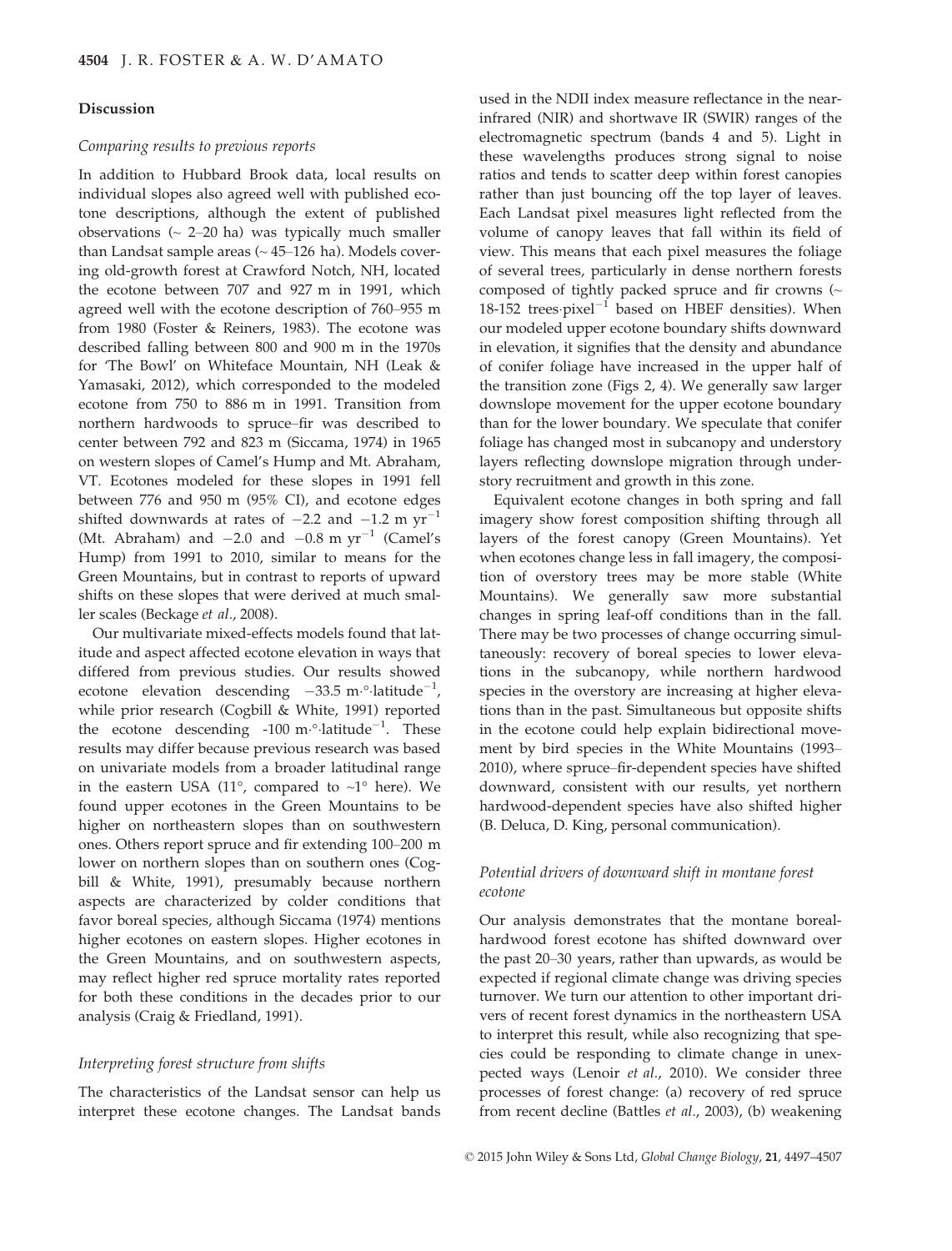of hardwood competitors currently under stress (Lenoir et al., 2010) and (c) recovery from past land-use patterns in the region (Gehrig-Fasel et al., 2007).

In 1982, Siccama et al. (1982) reported that red spruce had declined by 50% (basal area) between 1964 and 1979. This marked the start of two decades of research devoted to quantifying and interpreting the decline of red spruce in northeastern mountain ranges (Battles et al., 2003), as well as the start of our time series in 1984. A prevailing explanation for these declines revolved around the impacts of decades of atmospheric deposition on soil calcium availability and corresponding effects on membrane function and prevalence of winter injury in red spruce (Johnson et al., 1988; Hawley et al., 2006). Now, several populations of red spruce across northern New England appear to be growing at unexpectedly high levels, possibly indicating lower incidences of winter injury due to improving air quality and warmer winter temperatures (van Doorn et al., 2011; Kosiba et al., 2013). Although we did not look at patterns of winter injury at these broad spatial scales, it is possible the downward shift in boreal species reflects a favorable response of red spruce to decreased levels of atmospheric deposition. There is also some evidence that balsam fir may have increased growth and recruitment in response to growing space released by declining red spruce (Battles et al., 2003; Beckage et al., 2008; van Doorn et al., 2011), although it is unclear whether fir will persist at the lower elevations historically occupied by spruce (Boyce et al., 2013). The fact that upper ecotones are shifting downward fastest on western slopes in the Green Mountains, where decline mortality was highest (Craig & Friedland, 1991), is consistent with boreal species reclaiming former dominance in this zone.

While multiple lines of evidence support the conclusion that red spruce has been recovering since the 1990s (Battles et al., 2003), would-be competitors among northern hardwood species have been experiencing concurrent stress dynamics. Sugar maple (A. saccharum) is a shade-tolerant species that is expected to migrate upslope under warming temperatures (Beckage et al., 2008; Leak & Yamasaki, 2012), yet it has its own vulnerabilities, responding poorly to stress from insect defoliation, soil freezing associated with diminished snow packs, seedling predation at high elevation (Brown & Vellend, 2014) and cation depletion in soils (Hallet et al., 2006). Dynamics of another competitor, American beech (Fagus grandifolia), continue to change unpredictably in response to beech bark disease (Beckage et al., 2008; Vadenboncoeur et al., 2011). Abundance of the deciduous component of the montane forest may also be declining in ecotone elevations; paper birch mortality exceeded recruitment in HBEF between 1995 and 2005, reflecting this species' shorter longevity and limited regeneration under canopy shade (van Doorn et al., 2011). The multiple stresses affecting hardwood competitors in the transition zone suggest that the location and composition of the ecotone could remain unstable for some time.

The final potential driver of the unexpected downslope migration of boreal species is a land-use recovery dynamic reflecting a legacy of selective harvesting of red spruce from the boreal-hardwood ecotone. In particular, red spruce was aggressively harvested from mixed hardwood spruce and spruce–fir communities to satisfy high commercial demand during the mid-19th to early 20th century (Oosting & Billings, 1951; Kelty & D'Amato, 2006). This land use may have effectively truncated the realized breadth of the ecotone, particularly the lower elevation bounds, and generated a false impression of a climatically controlled elevational limit in studies from periods shortly following this era. The downslope migration observed in the present study in many cases may reflect reoccupation of the historically realized climatic niche for red spruce prior to this land-use period (Gehrig-Fasel et al., 2007; Lenoir et al., 2010; Vadenboncoeur et al., 2011). This is consistent with other findings that forest succession following human land use is a primary process driving forest dynamics in New England (Solomon & Leak, 1994; Nowacki & Abrams, 2014).

Detecting downward shifts in subalpine tree species is not unique (Lenoir et al., 2008; Crimmins et al., 2011), yet it was unexpected in this case, given prior reports and the ecophysiology of boreal tree species in the northeastern USA. What is unique in our approach is its ability to capture spatially explicit changes in species abundance, rather than occurrence, thereby avoiding many of the pitfalls encountered when trying to quantify long-term change from presence/absence data in historical datasets (Crimmins et al., 2011; Wolf & Anderegg, 2011). Our approach also reveals whether changes observed at smaller scales are actually representative of a larger region. Our modeling approach could be adapted to measure ecotonal shifts in many montane ecosystems, including questions addressing tree line, as long as differences in the ecotone correlate to differences in Landsat reflectance. Understanding both the magnitude and spatial pattern of ecotonal change brings us closer to a mechanistic understanding of the drivers of elevational range shifts, which will ultimately improve our ability to weight attribution of species movement to climate change or other causes.

#### Acknowledgements

Funding for this research was provided by the Department of Interior Northeast Climate Science Center. Landsat Surface Reflectance products were acquired courtesy of the U.S. Geolog-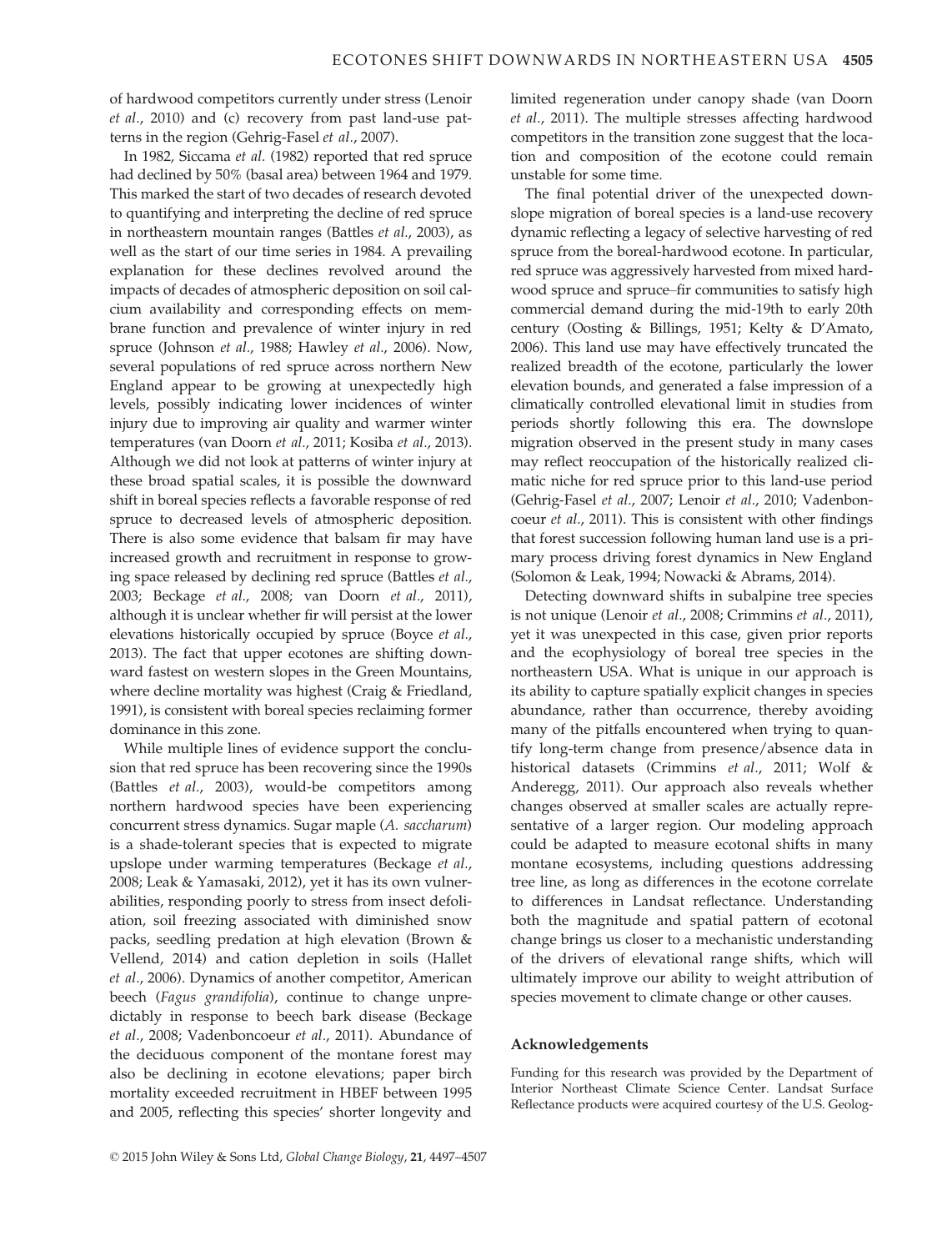ical Survey Earth Resources Observation and Science Center. HBEF inventory data were provided by J. Battles and N. van Doorn from research at Hubbard Brook Experimental Forest, USDA Forest Service, Northern Research Station, Newtown Square, PA. We thank C. Cogbill and J. Vogelmann and two anonymous reviewers for helpful comments and insights on this work. Dedicated to Tom Siccama, whose original research made this analysis possible.

#### Data accessibility

Extracted Landsat and topographic data, subset boundaries and related results and code: Dryad doi: [http://](http://dx.doi.org/http://dx.doi.org/10.5061/dryad.104jj) [dx.doi.org/10.5061/dryad.104jj](http://dx.doi.org/http://dx.doi.org/10.5061/dryad.104jj)

## References

- Battles JJ, Fahey TJ, Siccama TG, Schwarz PA, Wapner S (1998) Tree inventory data for the Hubbard Brook Valley Plots. Hubbard Brook Data Archive [Database]. Available at:<http://hubbardbrook.org/data/dataset.php?id=125> (accessed 30 January 2014)
- Battles JJ, Fahey TJ, Siccama TG, Johnson AH (2003) Community and population dynamics of spruce-fir forests on Whiteface Mountain, New York: recent trends, 1985-2000. Canadian Journal of Forest Research, 33, 54–63.
- Beckage B, Osborne B, Gavin DG, Pucko C, Siccama T, Perkins T (2008) A rapid upward shift of a forest ecotone during 40 years of warming in the Green Mountains of Vermont. Proceedings of the National Academy of Sciences, 105, 4197–4202.
- Beers TW, Dress PE (1966) Aspect transformation in site productivity research. Journal of Forestry, 64, 691–692.
- Boyce RL, Schaberg PG, Hawley GJ, Halman JM, Murakami PF (2013) Effects of soil calcium and aluminum on the physiology of balsam fir and red spruce saplings in northern New England. Trees, 27, 1657–1667.
- Brown CD, Vellend M (2014) Non-climatic constraints on upper elevational plant range expansion under climate change. Proceedings of the Royal Society B, 281, 201417.
- Cogbill CV, White PS (1991) The latitude-elevation relationship for spruce-fir forest and treeline along the Appalachian mountain chain. Vegetatio, 94, 153–175.
- Craig BW, Friedland AJ (1991) Spatial patterns in forest composition and standing dead red spruce in montane forests of the Adirondacks and northern Appalachians. Environmental Monitoring and Assessment, 18, 129–143.
- Crimmins SM, Dobrowski SZ, Greenberg JA, Abatzoglou JT, Mynsberge AR (2011) Changes in climatic water balance drive downhill shifts in plant species' optimum elevations. Science, 331, 324–327.
- van Doorn NS, Battles JJ, Fahey TJ, Siccama TG, Schwarz PA (2011) Links between biomass and tree demography in a northern hardwood forest: a decade of stability and change in Hubbard Brook Valley, New Hampshire. Canadian Journal of Forest Research, 41, 1369–1379.
- Foster JR, Reiners WA (1983) Vegetation patterns in a virgin supalpine forest at Crawford Notch, White Mountains, New Hampshire. Bulletin of the Torrey Botanical Club, 110, 141–153.
- Gehrig-Fasel J, Guisan A, Zimmermann NE (2007) Tree line shifts in the Swiss Alps: climate change or land abandonment? Journal of Vegetation Science, 18, 571–582.
- Gesch D, Oimoen M, Greenlee S, Nelson C, Steuck M, Tyler D (2002) The National elevation dataset. Photogrammetric Engineering and Remote Sensing, 68, 5–11.
- Hallet RA, Bailey SW, Horsley SB, Long RP (2006) Influence of nutrition and stress on sugar maple at a regional scale. Canadian Journal of Forest Research, 36, 2235–2246.
- Hamburg SP, Vadenboncoeur MA, Richardson AD, Bailey AS (2013) Climate change at the ecosystem scale: a 50-year record in New Hampshire. Climatic Change, 116, 457–477.
- Hawley GJ, Schaberg PG, Eager C, Borer CH (2006) Calcium addition at the Hubbard Brook Experimental Forest reduced winter injury to red spruce in a high-injury year. Canadian Journal of Forest Research, 36, 2544–2549.
- Iverson LR, Prasad AM, Matthews SN, Peters M (2008) Estimating potential habitat for 134 eastern US tree species under six climate scenarios. Forest Ecology and Management, 254, 390–406.
- Johnson AH, Cook ER, Siccama TG (1988) Climate and red spruce growth and decline in the northern Appalachians. Proceedings of the National Academy of Science, 85, 5369–5373.
- Kelty MJ, D'Amato AW (2006) Historical perspective on diameter-limit cutting in northeastern forests. In: Proceedings of the Conference on Diameter-Limit Cutting in Northeastern Forests; 2005 May 23-24; Amherst, MA. Gen. Tech. Rep. NE-342, (eds Kenefic LS, Nyland RD), pp. 3–15. U.S. Department of Agriculture, Forest Service, Northeastern Research Station, Newtown Square, PA, USA.
- Kosiba AM, Schaberg PG, Hawley GJ, Hansen CF (2013) Quantifying the legacy of foliar winter injury on woody aboveground carbon sequestration of red spruce trees. Forest Ecology and Management, 302, 363–371.
- Leak WB, Yamasaki M (2012) Tree Species Migration Studies in the White Mountains of New Hampshire. USDA Forest Service, Northern Research Station, Newtown Square, PA.
- Lenoir J, Gegout JC, Marquet PA, de Ruffray P, Brisse H (2008) A significant upward shift in plant species optimum elevation during the 20th century. Science, 320, 1768–1771.
- Lenoir J, Gégout J, Guisan A et al. (2010) Going against the flow: potential mechanisms for unexpected downslope range shifts in a warming climate. Ecography, 33, 295–303.
- Masek JG, Vermote EF, Saleous NE et al. (2006) A Landsat surface reflectance dataset for North America, 1990–2000. IEEE Geoscience and Remote Sensing Letters, 3. 68–72.
- Mayfield AE, Hicks RR (2010) Abundance of red spruce regeneration across spruce-hardwood ecotones at Gaudineer Knob, West Virginia. In: Proceedings from the Conference on the Ecology and Management of High-Elevation Forests in the Central and Southern Appalachian Mountains (eds Rentch JS, Schuler TM), pp. 113–125. USDA Forest Service, Northern Research Station, Newtown Square, PA.
- Nowacki GJ, Abrams MD (2014) Is climate an important driver of post-European vegetation change in the Eastern United States? Global Change Biology, 21, 314–334.
- Oosting HJ, Billings WD (1951) A comparison of virgin spruce-fir forest in the northern and southern Appalachian system. Ecology, 32, 84–103.
- Pinheiro J, Bates D, DebRoy S, Sarkar D, R Core Team (2014) nlme: linear and nonlinear mixed effects models. R package version 3.1-117. Available at: [http://](http://CRAN.R-project.org/package=nlme) [CRAN.R-project.org/package=nlme>](http://CRAN.R-project.org/package=nlme). (accessed 9 April 2013).
- Richardson AD, Denny EG, Siccama TG, Lee X (2003) Evidence for a rising cloud ceiling in eastern North America. Journal of Climate, 16, 2093–2098.
- Richardson AD, Lee X, Friendland AJ (2004) Microclimatology of treeline spruce-fir forests in mountains of the northeastern United States. Agricultural and Forest Meteorology, 125, 53–66.
- Schwarz PA, Fahey TJ, McCulloch CE (2003) Factors controlling spatial variation of tree species abundance in a forested landscape. Ecology, 84, 1862–1878.
- Seidel TM, Weihrauch DM, Kimball KD, Pszenny AAP, Soboleski R, Crete E, Murray G (2009) Evidence of climate change declines with elevation based on temperature and snow records from 1930 to 2006 on Mount Washington, New Hampshire. Arctic, Antarctic, and Alpine Research, 41, 362–372.
- Siccama TG (1974) Vegetation, soil, and climate on the Green Mountains of Vermont. Ecological Monographs, 44, 325–349.
- Siccama TG, Bliss M, Vogelmann HW (1982) Decline of red spruce in the Green Mountains of Vermont. Bulletin of the Torrey Botanical Club, 109, 162–168.
- Solomon DS, Leak WB (1994) Migration of Tree Species in New England Based on Elevational and Regional Analyses. USDA Forest Service, Northern Research Station, Newtown Square, PA.
- Teillet PM, Guindon B, Goodenough DG (1982) On the slope-aspect correction of multispectral scanner data. Canadian Journal of Remote Sensing, 8, 84–106.
- Vadenboncoeur MA, Hamburg SP, Cogbill CV, Sugimura WY (2011) A comparison of presettlement and modern forest composition along an elevation gradient in central New Hampshire. Canadian Journal of Forest Research, 42, 190–202.
- Vogelmann JE, Xian G, Homer C, Tolk B (2012) Monitoring gradual ecosystem change using Landsat time series analyses: case studies in selected forest and rangeland ecosystems. Remote Sensing of Environment, 122, 92–105.
- Wolf A, Anderegg WRL (2011) Comment on "changes in climatic water balance drive downhill shifts in plant species' optimum elevations". Science 134, 177a.
- Zhu K, Woodall CW, Clark JS (2012) Failure to migrate: lack of tree range expansion in response to climate change. Global Change Biology, 18, 1042–1052.